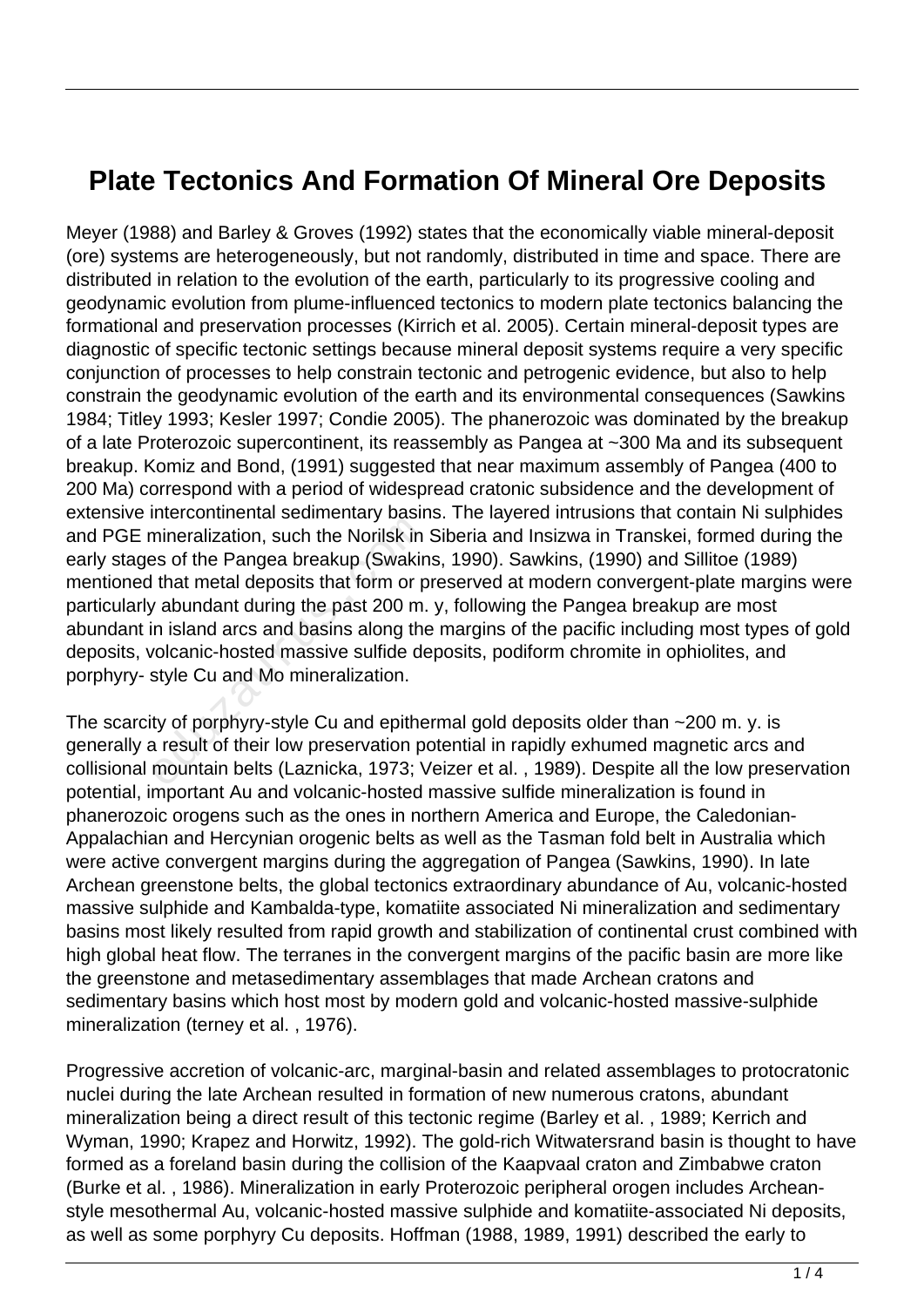middle Proterozoic evolution of Laurentia-Baltica-Siberia as comparable to that of Pangea during the phanerozoic. Between 1. 8 and 1. 6 Ga, high sea levels resulted in the preservation of large marine platforms and intracontinental basins and anorogenic magnetism occurred within the continent. The phanerozoic diversity of marine fossils is affected by the supercontinent cycle with marine rocks dominating during rifting phases of the supercontinents (Smith & McGowan, 2007).

Hoffman (1988) and Sawkins (1989) described the anorthosite bodies that host Fe-Ti-V mineralisation and the Intrusion of large ion lithophile element (LILE)- enriched granitoids that may possible formed by the continued and extensive anorgenic magmatism (~1. 6 to 1. 3 Ga) that preceded and accompanied fragmentation. Low sea level at this time meant that most sedimentary sequences deposited outside rifts on continental crust were nonmarine. A return to intense orogenic activity accompanied a period of continental reaggregation between 1. 3 and 1. 0 Ga. Metal deposits that formed at this time are copper deposits associated with sedimentation and basaltic volcanism in intercontinental rifts (Sawkins, 1976). Sediment-hosted Pb-Zm deposits were metamorphosed and incorporated into the orogen, which also contained relatively minor late-tectonic mesothermal gold mineralisation (Sangster and Boune, 1982)In southern Africa, the Bushveld Complex, which dominates world PGE production, and the Palabora Carbonatite, which hosts the giant Palabora Cu-Fe-P deposit, were emplaced at ~2.0 Ga within a piece of continental crust Kaapvaal craton (~3. 0 Ga) and had been little affected by the orogenic activity since the late Archean.

Gustafson and Williams (1981) and Sawkins (1976) studies described the 1. 3 to 1. 0 Ga orogens and important sedimentary-hosted Cu deposits formed in the Zambian copper belt at  $\sim$ 1. 0 Ga in Africa. Hoffman (1991) mentioned Pan-African (900 – 600 Ma) orogens that formed during the assembly of Gondwana comprises mesothermal gold mineralization as well as older sediment-hosted Pb-Zn and Cu deposits and volcanogenic massive-sulphide and mesothermal gold mineralisation occur in ophiolite complexes and island-arc terrenes that were accreted to a peripheral Pan-African orogen in the Arabian-Nubian shield (Al-Shanti, 1979). Barley & Groves (1992) mentioned that this uneven distribution is related to three major factors: (a) evolution of the hydrosphere-atmosphere; (b) secular changes in global heat flow; and (c) long-term tectonic trends. The first two factors relate to specific deposit types such as the temporal distribution of iron formations and clastic-dominated (CD) Pb- Zn deposits as global evolving from oxidationreduction conditions in the atmosphere and hydrosphere and distribution of komatiite associated nickel deposits as the heat flow of earth evolves. Bierlien et al. , (2007) suggested that the proportion of modern passive margins is somewhat different, correlating with the Pangea breakup and resultant increase in margin area. The three major phases of the supercontinent cycle, convergence, collision and extension, are each associated with characteristic deposit types. Bierlien et al. , (2007) stated that Convergent plate margins are sites of major continental growth and are fertile settings for the formation of mineral deposits as they preserve rock record as accretionary orogens, especially at retreating convergent margins. Africa, the Bushveld Complex, whic<br>Carbonatite, which hosts the giant<br>a piece of continental crust Kaapv<br>iic activity since the late Archean.<br>and Williams (1981) and Sawkins<br>nd important sedimentary-hosted (<br>Africa. Hoffma

The magmatic arc settings have major deposit types include epithermal Au-Ag and porphyry Cu-Mo  $\pm$  Au and orogenic gold, which forms late in the history of the convergent margin associated with orogenic events (Kerrich &Wyman 1990). The preservation potential of convergent plate margin deposits is variable and not only reflects proposed bias associated with the supercontinent cycle but also a function of level of emplacement which impacts on the propensity for erosion and removal of the deposit and hence its subsequent preservation. In the collisional phase of the supercontinent cycle only a small volume of magma is produced but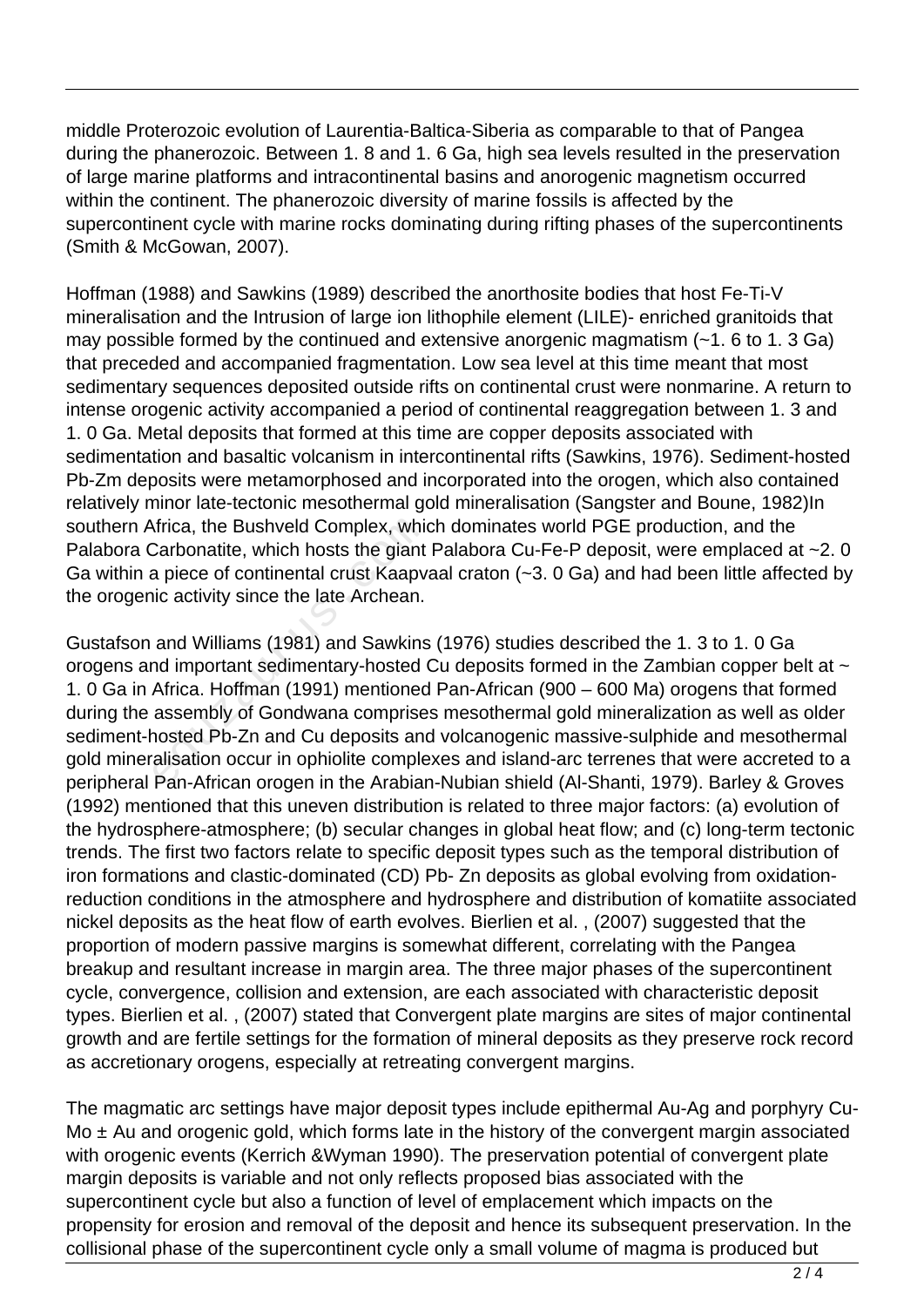their preservation potential is very high (Jenkin et al. , 2015). Jenkin et al. , (2015) states the argument about deposits formed in the collisional phase that they may be disproportionately well-preserved compared with those formed in the earlier convergent or later extensional phases. Cawood & Hawkesworth (2013) states that Archean cratons represents

They form continuous layers at predictable positions within the layered intrusion with minor discordant ore bodies (Groves & Bierlein 2007). Groves & Bierlein (2007) stated that half of the global resources of these commodities lie in the Bushveld complex of south Africa, with significant resources in the Stillwater Complex, USA and the Great Dyke, Zimbabwe. Archean cratons tend to host these giant deposits in the centre of craton, whereas smaller deposits such as the Pana and Pennikat deposits of Kola and Finland tend to lie closer to the margins of the craton. Cawthorn et al. (2005) indicate that parent magmas must be highly enriched in ore elements, especially PGE, relative to normal magmas to produce the high tonnages and high concentrations of metals in the mineralized layers or reefs. The mechanisms that produce this parent magma are hotly debated (e. g. Arndt et al. 2005). The deposits are largely Neoarchean to Paleoproterozoic because they require both thick buoyant SCLM to form and preserve in combination with significant erosion to expose mineralized portions of intrusions that are much thick (Groves & Bierlein 2007)Deposits related to deep alkaline magmatism.

The deposits of this type are sited mainly in Precambrian cratons where the temperature is relatively low, and pressure is high near the base of the underlaying thick SCLM favoured diamond growth mainly in metasomatized garnet harzburgite or eclogite (Gurney at al. 2005). Common deposits of this type are diamonds, which have been brought to the earth's surface by mantle-derived magmas and redistributed into alluvial deposits by sedimentary processes (Groves & Bierlein 2007). [image: ]Figure 1: schematic diagram showing both major mineral deposit types formed in continental crust above SCLM, normally Archean in age (adapted from Groves et al. 1987), those formed in passive continental margins and oceanic spreading ridges in divergent margins. Deposits on rifted cratonic marginsThe common deposits forming in maficultramafic intrusions are magmatic Ni-Cu ± PGE sulphide deposits (Groves & Bierlein 2007). They show a classic temporal distribution related to rifting of the Archean or younger SCLM in the Paleoproterozoic, Mesoproterozoic, Neoproterozoic and Mesoproterozoic related to mantle plume events and supercontinent amalgamation but preceding extensive rift volcanism or ocean creation (Groves & Bierlein 2007). ves & Bierlein 2007)Deposits relate<br>its of this type are sited mainly in<br>ow, and pressure is high near the<br>rowth mainly in metasomatized ga<br>deposits of this type are diamonds<br>ived magmas and redistributed in<br>Bierlein 2007)

The rifting cratonic represent Ni-Cu sulphide segregation and enrichment from high-MgO magmas of the varying petrogenic affinity commonly involve magma mixing and form smaller intrusive bodies that host giant PGE deposits within the cratons (Groves & Bierlein 2007). Sudbury represents a unique example where a meteorite impact in an appropriate tectonic setting led to one of the largest accumulation of Ni-Cu sulphides globally (Groves & Bierlein 2007). Archean Ni-Cu sulphide deposits are the different type largely related to highly magnesian komatiitic volcanism in a hotter early earth (Lesher 1989). The Fe-Ti oxides deposits form near continental margins because of mantle plume impingement is related to anothoritic magmatism (Groves & Bierlein 2007). Deposits in intracratonic rift settingsMineral deposits hosted in sediments occur in sedimentary basins because of intracratonic rift setting include the giant stratabound Cu-Co deposits of the Zambian Copperbelt, the giant Proterozoic SEDEX Pb-Zn deposits of northern Australia and the giant Broken Hill-type (BHT) Pb-Zn-Ag deposits of Australia and south Africa (Groves & Bierlein 2007). During supercontinent breakup variety of sediment-hosted syngenetic and epigenetic deposits in passive continental margins and mineral deposits associated with seafloor (oceanic) spreading ridges (Groves & Bierlein 2007).